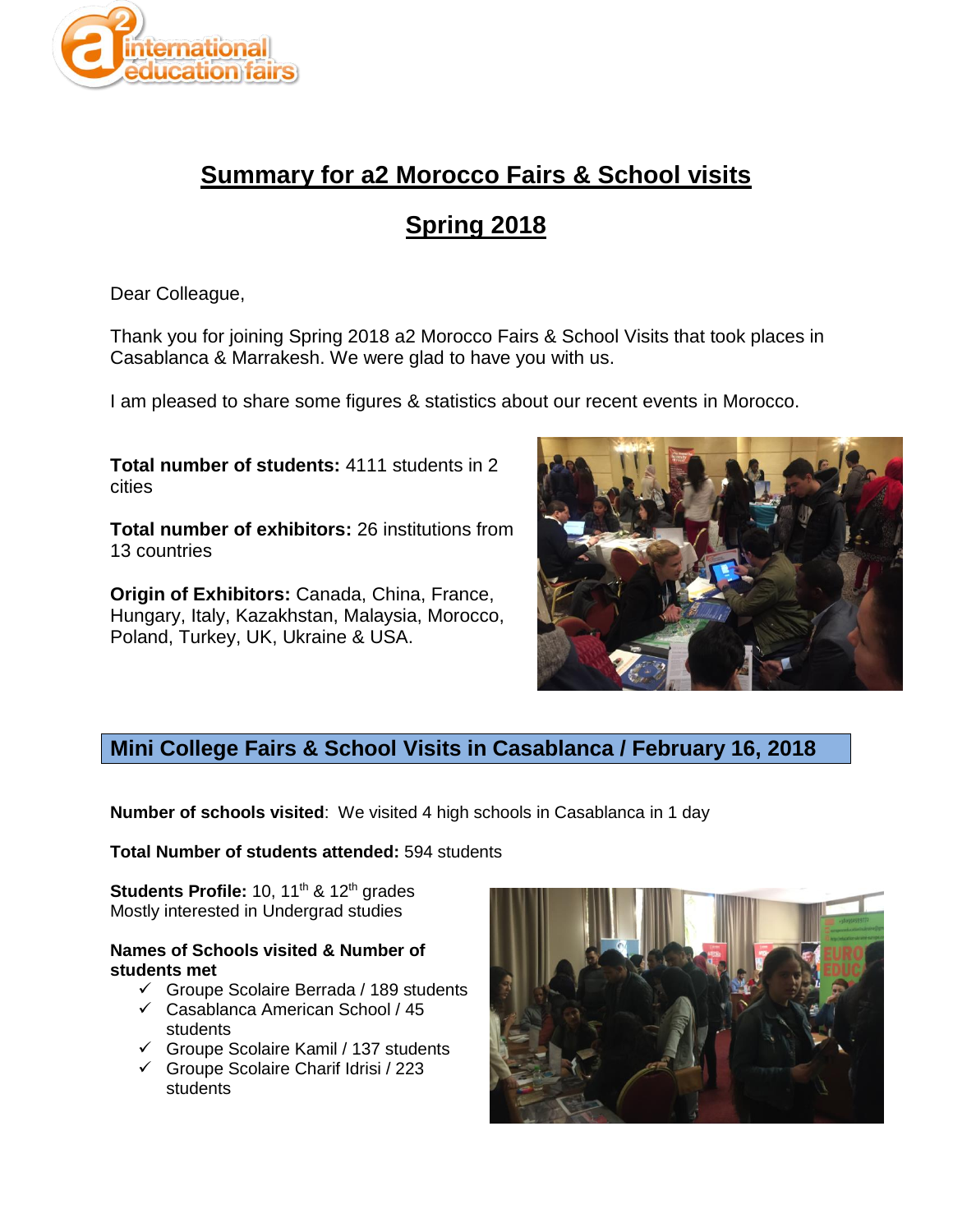### **Student Fair in Casablanca / February 17, 2018**

**Visitor figures:** 2239 students attended the a2 Casablanca Fair in 1 day

(Parents are not included in the numbers)

**Exhibitor figures**: 26 institutions from 13 countries



## **Mini College Fairs & School Visits in Marrakesh / February 19, 2018**

**Number of schools visited**: We visited 3 high schools in Marrakesh in 1 day

**Total Number of students attended:** 274 students

**Students Profile:** 10, 11<sup>th</sup> & 12<sup>th</sup> grades Mostly interested in Undergrad studies

#### **Names of Schools visited & Number of students met**

- $\checkmark$  Groupe Assam Najah / 74 students
- $\checkmark$  Groupe Scolaire Al Irfane / 65 students
- $\checkmark$  Groupe Scolaire l'Arganier / 135 students

### **Student Fair in Marrakesh / February 20, 2018**

**Visitor figures:** 1004 students visited a2 Marrakesh Fair in 1 day (Parents are not included in the numbers)

**Exhibitor figures**: 26 institutions from 13 countries

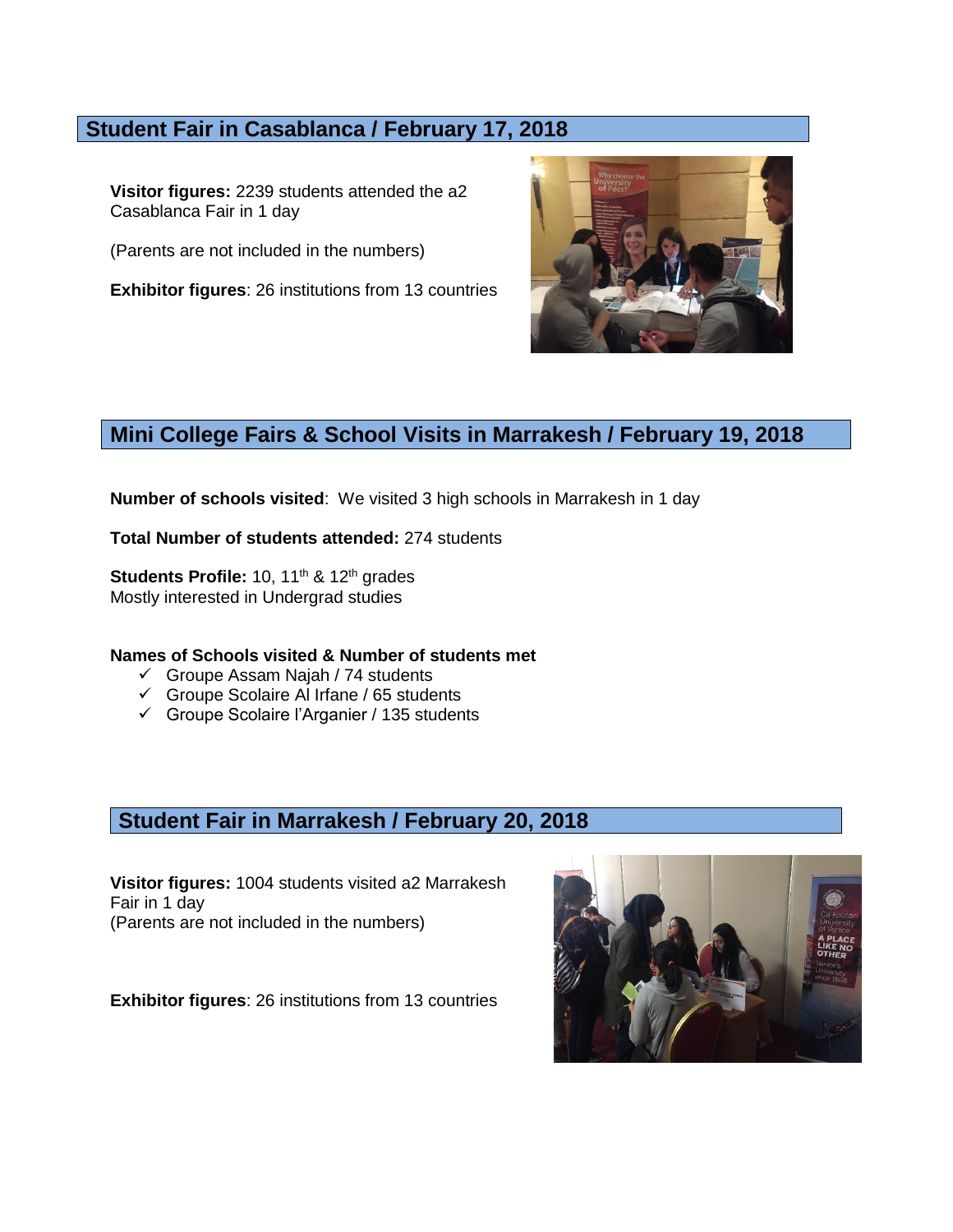## **List of institutions attended the Spring 2018 a2 Morocco Fairs**

| <b>ALPADIA Language Schools</b>                                    | Switzerland |
|--------------------------------------------------------------------|-------------|
| <b>Altinbas University</b>                                         | Turkey      |
| <b>Amideast</b>                                                    | <b>USA</b>  |
| <b>Asia Pacific University</b>                                     | Malaysia    |
| <b>Atlas Study in Turkey</b>                                       | Turkey      |
| <b>British Council</b>                                             | <b>UK</b>   |
| <b>Ca' Foscari University of Venice</b>                            | Italy       |
| <b>Canadian Embassy</b>                                            | Canada      |
| <b>Concordia University</b>                                        | Canada      |
| <b>Embry-Riddle Aeronautical University</b>                        | <b>USA</b>  |
| <b>FlexyClass</b>                                                  | Morocco     |
| Internetional Institute of Innovative Educational Technologies LCC | Ukraine     |
| <b>IPAG Business School</b>                                        | France      |
| <b>Lazarski University</b>                                         | Poland      |
| <b>Okan University</b>                                             | Turkey      |
| <b>SAS JALYAS Informatique</b>                                     | France      |
| <b>Study in China</b>                                              | China       |
| <b>Study in Poland</b>                                             | Poland      |
| Süleyman Demirel Üniversity                                        | Kazakhstan  |
| <b>SWPS University of Social Sciences and Humanities</b>           | Poland      |
| <b>University of Pécs</b>                                          | Hungary     |
| <b>University of Wroclaw</b>                                       | Poland      |
| <b>Vincent Pol University</b>                                      | Poland      |
| <b>Webster University</b>                                          | <b>USA</b>  |
| <b>Wroclaw University of Technology</b>                            | Poland      |
| <b>WSB Universities</b>                                            | Poland      |

# **HOW DID WE PROMOTE OUR FAIRS?**

**RADIO:** a2 fairs advertised in Morocco's most popular radio station.

**SOCIAL MEDIA:** We used Facebook, Twitter & many web pages.

**OUTDOOR**: a2 posters & fair invitations are placed near to local schools, university campuses. Flyers and posters were distributed in high schools, colleges, universities…

**DIRECT INVITATIONS:** Fair invitations were sent to educational institutions & academic advisors.

**SCHOOL VISITS & INVITATIONS:** a2 local partner who is responsible for the local publicity contacted public & private colleges, high schools, universities & invited their students to the fair.

**SMS:** a2 Fairs current database + barter and sponsorship SMS